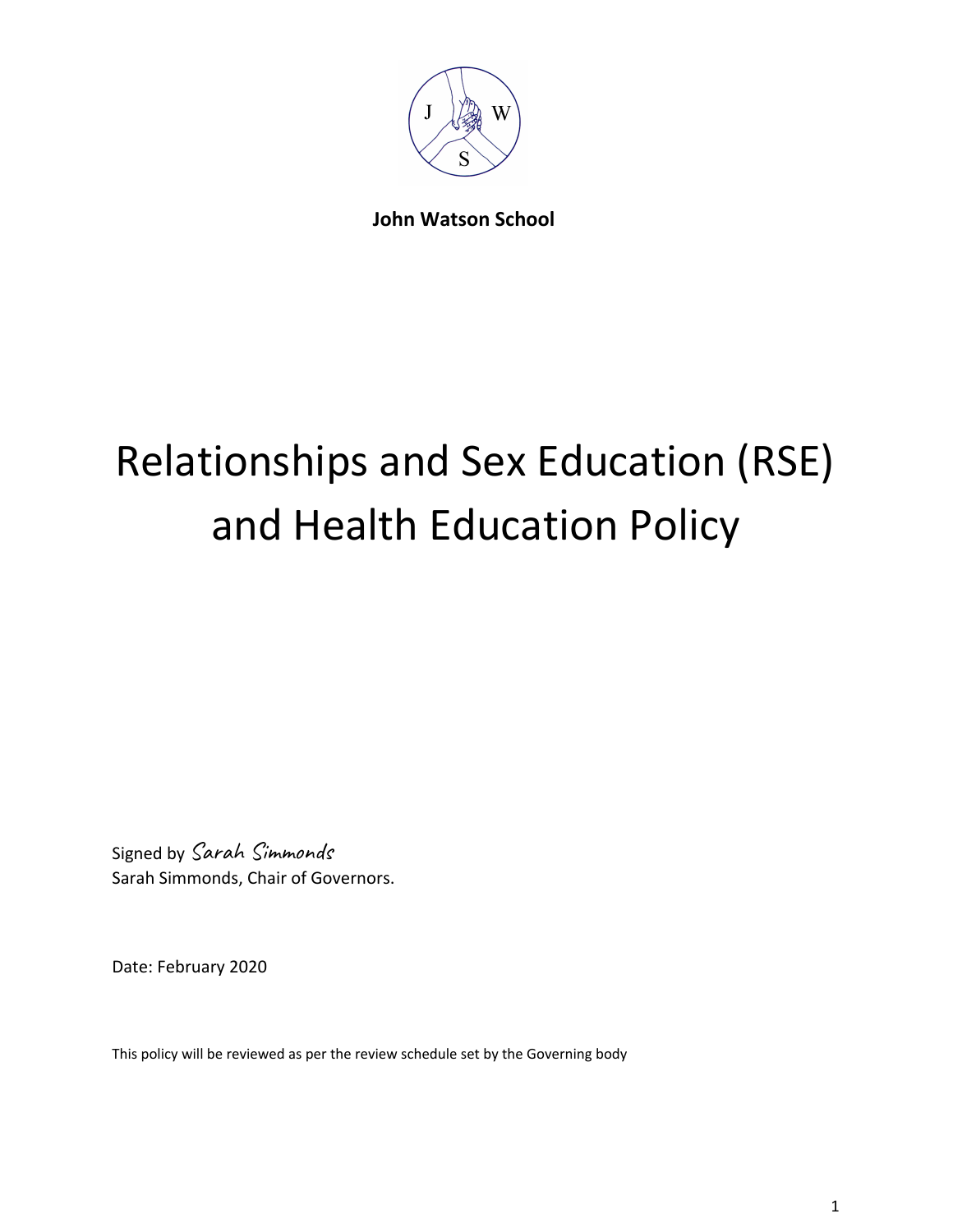**John Watson School's Relationship and Sex Education (RSE) curriculum is informed by our Core Principles: SLICE** Underpinning all learning in RSE is the development of functional skills and their application in the community as well as an ability to cope with change.

Relationship and Sex Education (RSE) is part of our school's Personal, Social and Health Education (PSHE) Curriculum. This curriculum supports learners in finding out how to develop relationships, to look after themselves, keep themselves safe and how to take care of their bodies. The RSE curriculum comes under the Health aspect of this curriculum and individual Education and Health Care Plans (EHCPs), although some aspects are taught through Science, RE, Drama, and SMSC. Rather than seeking to encourage early sexual experimentation, the aim is to teach young people to understand human sexuality and to respect themselves and others.

| <b>Safety</b>     | <b>Learning</b>           | Independence          | <b>Communication</b>  | <b>Engagement</b>  |
|-------------------|---------------------------|-----------------------|-----------------------|--------------------|
| Appropriate touch | <b>Public and Private</b> | Personal hygiene      | Consent-No            | Consent            |
|                   |                           | after                 | means NO              |                    |
| Safeguarding      | Protective                | self-exploration      |                       | Knowing what       |
|                   | behaviours                |                       | Understanding         | they like and what |
| Safe sex-         |                           | The body-             | the signs of          | they don't         |
| protection        | Own body                  | dressing etc          | consent               |                    |
|                   |                           |                       |                       | <b>Healthy</b>     |
| <b>Sexually</b>   | e-safety                  | Where private         | Communicating         | relationships      |
| transmitted       |                           | areas are on the      | likes and dislikes    |                    |
| diseases-         | Types of                  | body                  |                       |                    |
| prevention        | relationships             |                       | <b>Personal Space</b> |                    |
|                   |                           | Access to campus      |                       |                    |
| Protective        | <b>Turn-taking</b>        |                       | Understanding my      |                    |
| behaviours        |                           | Access in the         | feelings and          |                    |
|                   | Likes and dislikes        | wider community-      | communicate my        |                    |
| Understanding     |                           | facilities            | feelings              |                    |
| public/private    | <b>Dignity</b>            |                       |                       |                    |
| places, what they |                           | <b>Swimming pools</b> | Asking for help       |                    |
| look like and     | Empowerment               |                       | and support           |                    |
| consequences for  |                           | <b>Changing rooms</b> |                       |                    |
| sexualised        |                           |                       |                       |                    |
| behaviour/touch   |                           | <b>Public toilets</b> |                       |                    |
| in public.        |                           |                       |                       |                    |
| Consent           |                           |                       |                       |                    |
|                   |                           |                       |                       |                    |

Individual Learning Plans are underpinned by the Education, Health and Communication Plan (EHCP) and students have learning outcomes for each of the following areas:

- Communication and interaction
- Cognition and learning
- Social-Emotional, Mental Health and Independence
- Physical and Sensory
- Health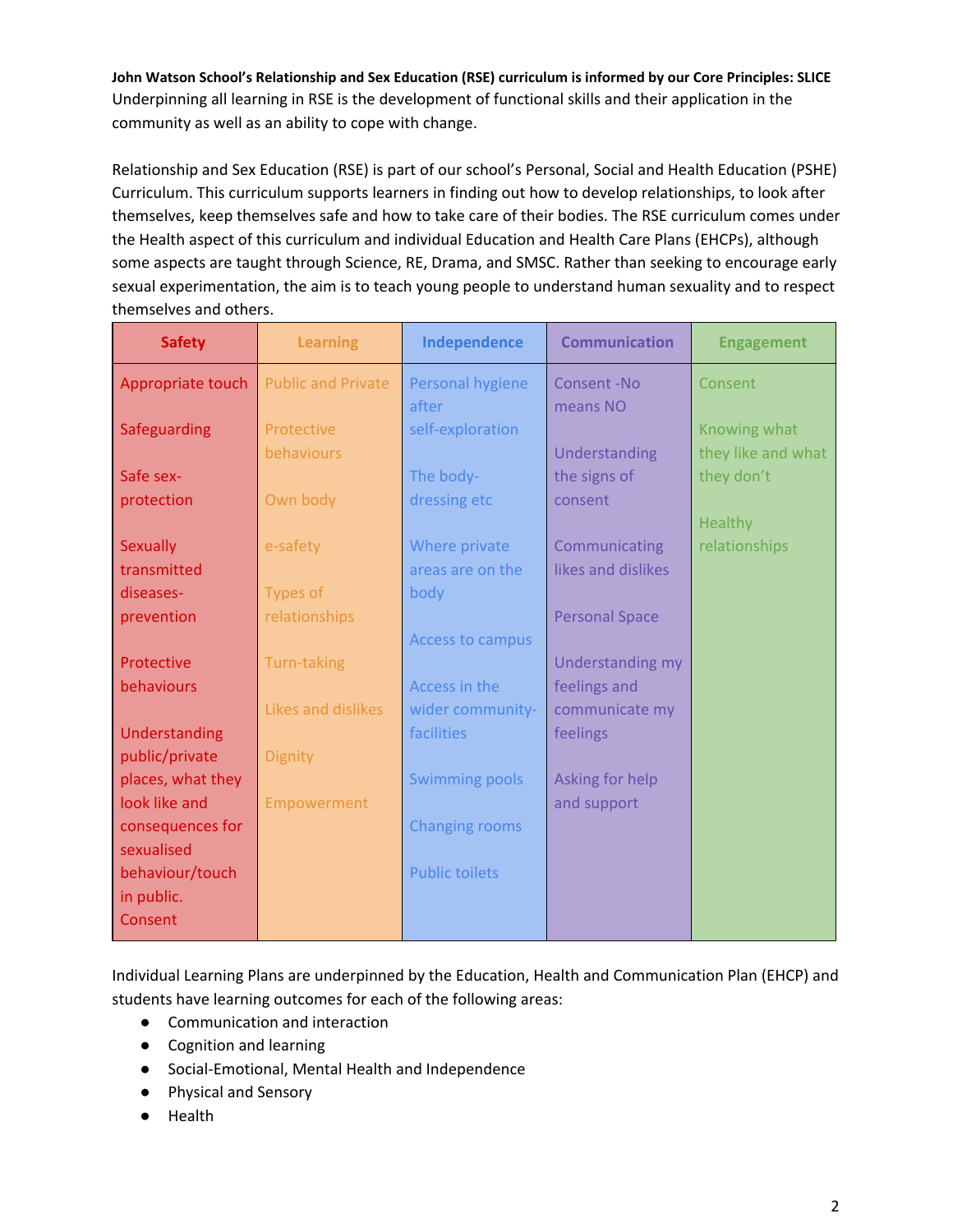**Our curriculum is supported by a cross-curricular approach, providing daily opportunities for discussion during circle time or 1:1 or small group sessions about issues raised, or to rehearse learning outcomes.**

| <b>Primary Relationships Education</b>                                                              | Secondary Relationships and Sex education                                                                                                                                           |
|-----------------------------------------------------------------------------------------------------|-------------------------------------------------------------------------------------------------------------------------------------------------------------------------------------|
| Families and people who care for me<br>Caring friendships<br>Respectful relationships<br>Being safe | <b>Families</b><br>Respectful relationships including<br>friendships<br>Online and media<br>Being safe<br>Intimate and sexual relationships<br>$\bullet$<br>including sexual health |

**Curriculum content for Relationships and Sex Education (RSE) and Health Education :**

We view RSE as a process of acquiring information and forming attitudes, beliefs and values about sexual identity, relationships and intimacy and believe that this is best developed gradually and overtime. It encompasses lifelong learning about physical, moral and emotional development. It is also about understanding the importance of a stable relationship for family life, caring loving relationships, based on mutual respect. Our intention is to help pupils to make their own decisions as they mature. All learning around this topic is differentiated to suit individual student needs and maturity.

We approach this subject sensitively and are committed to delivering the content appropriately according to the age, development and maturity of each individual learner. We share our curriculum with parents and liaise with them about the way this aspect is taught to their child.

**Statutory changes from September 2020 in England:** Relationships and Sex education in all secondary schools; Relationships Education in all primary schools. Health Education statutory in all state-funded schools. (Government guidance recommends that age-appropriate sex education is also taught in all primary schools.)

**Right to withdraw** - parents have the right to withdraw their child from sex education lessons, but not Health and Relationships education. Sex education is not part of the primary provision, but if it is deemed necessary the school will approach individual parents. John Watson School always works in collaboration with parents and will continue to have open communication and support for all students.

## **Our Aims:**

- -to provide a safe and secure environment in which to learn
- -to deliver an appropriate curriculum which is accessible to all
- -to be open and factual about the subjects being taught
- -to encourage self-worth, self-respect and the right to be treated with dignity
- -to answer questions factually and in a non-judgemental manner
- -to promote strategies for keeping safe, including safe sex.
- -to support learners in their understanding of the issues raised
- -to discuss the essential need of loving relationships
- -to promote an understanding of public and private actions
- -to reinforce the importance of hygiene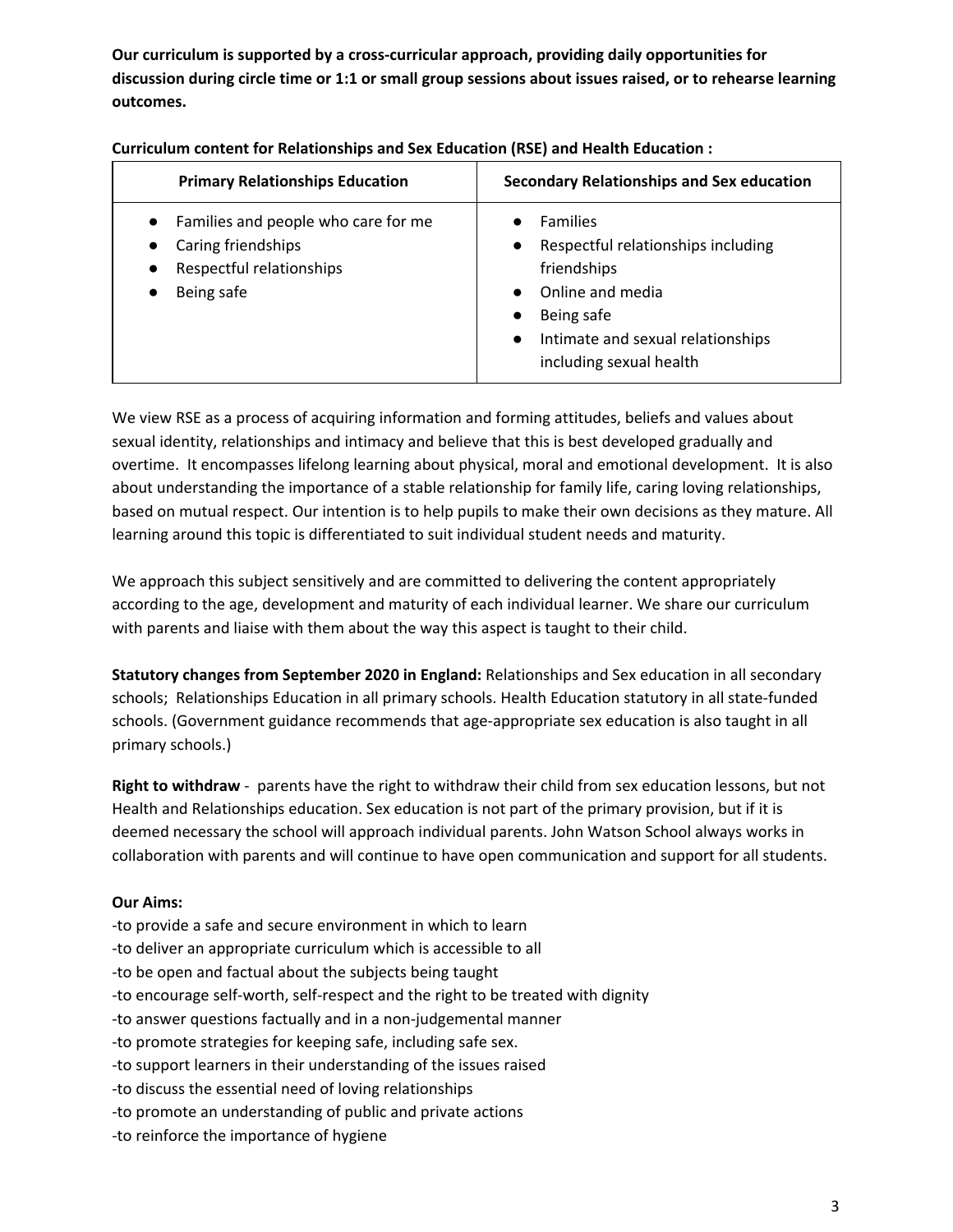## **Curriculum Delivery**

RSE is taught across the school in a manner that is appropriate to each individual's age, ability and **maturity.** At KS1 and KS2 the RSE curriculum is delivered through Science and PSHE through topics about ourselves, lifecycles, friendships, emotions and respect for others.

In KS3, 4 and Sixth Form, the biological aspects of RSE are taught within the Science Curriculum (where appropriate) and some moral aspects are taught within RE. Other aspects are taught through the PSHE Curriculum. All girls are being supported to understand how and why their bodies are changing and girls are receiving tailored preparation and support for menstruation with the aim of supporting their confidence and independence in this area. This work is extended, on an individual basis, to boys that are forming relationships or start to ask about menstruation.

**Protective behaviours** are taught across the whole age range, including using gentle touches rather than hurting touches, e-safety and child exploitation.

Lessons are taught in a variety of ways including class or Key stage groups, sometimes in single sex groups or through bespoke packages. Lessons are delivered by class staff, the Clinical Nurse Specialist and occasionally by other external professionals. **Throughout all, great consideration is given to the differentiation and appropriateness of the content of the lessons for each individual.** We welcome discussions with parents regarding the content and delivery of this curriculum area.

*By the end of primary school, pupils should know: (*Source: *The* Relationships education, relationships and sex education (RSE) and health education, DfE. 2019*) 1*

| <b>Families and people who</b><br>care for me | Importance of family<br>Characteristics of healthy family life<br>Respect for family diversity<br>Importance of stable relationships<br>Marriage/civil partnership<br>How to recognise unsafe situations and how to seek<br>advice/help |
|-----------------------------------------------|-----------------------------------------------------------------------------------------------------------------------------------------------------------------------------------------------------------------------------------------|
| <b>Caring friendships</b>                     | Importance of friendships<br>Characteristics of friendships<br>Benefits of healthy friendships<br>How to maintain a healthy friendship<br>How to recognise an unhealthy friendship and seek help                                        |
| <b>Respectful relationships</b>               | Importance of self-respect<br>Importance of respecting others<br>Permission seeking<br>$\bullet$<br>Conventions of courtesy and manners.<br>Types of bullying, impact and how to get help<br>Stereotypes and their impact               |

<sup>1</sup> [Relationships](https://www.gov.uk/government/publications/relationships-education-relationships-and-sex-education-rse-and-health-education) education, relationships and sex education (RSE) and health education. Gov.UK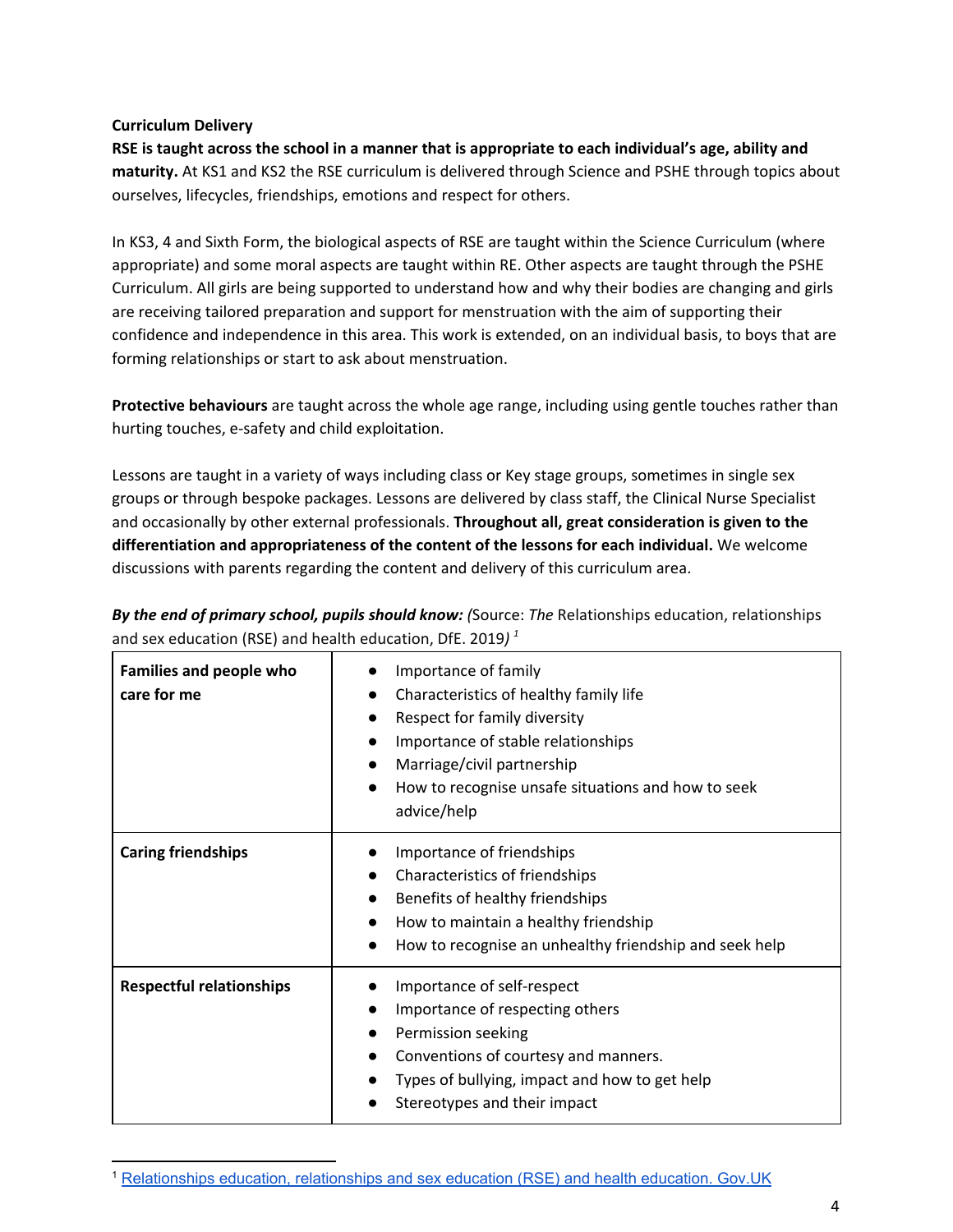| <b>Online relationships</b> | Same relationship principles apply online<br>$\bullet$<br>People behave differently online<br>$\bullet$<br>Rules for keeping safe online<br>How to critical consider online content<br>How information and data are shared and used online. |
|-----------------------------|---------------------------------------------------------------------------------------------------------------------------------------------------------------------------------------------------------------------------------------------|
| <b>Being safe</b>           | Your body belongs to you<br>Appropriate boundaries<br>What privacy means<br>Strangers and/or familiar people; protective behaviours,<br>$\bullet$<br>speaking up<br>Where to get advice<br>$\bullet$<br>Asking for help and reporting abuse |

**By the end of secondary school, pupils should know:** *(The* Relationships education, relationships and sex education (RSE) and health education, DfE. 2019*) 2*

| <b>Families</b>                                                  | Different types of relationships and how they contribute to<br>happiness<br>Rights relating to marriage and civil partnership<br>$\bullet$<br>Roles and responsibilities of parenting<br>Trust in friendships and relationships and how to seek help<br>$\bullet$<br>and advice                                                                                                                              |
|------------------------------------------------------------------|--------------------------------------------------------------------------------------------------------------------------------------------------------------------------------------------------------------------------------------------------------------------------------------------------------------------------------------------------------------------------------------------------------------|
| Respectful relationships,<br>including friendships               | Characteristics of positive and healthy friendships and<br>$\bullet$<br>relationships<br>The negative impact of stereotypes<br>Importance of respect and tolerance of difference<br>$\bullet$<br>Impact of bullying and how to respond<br>$\bullet$<br>Criminal behaviour in relationships, including sexual<br>$\bullet$<br>harassment and violence<br>Legal rights and responsibilities regarding equality |
| <b>Online and media</b>                                          | Rights, responsibilities and opportunities online<br>$\bullet$<br>Online risks, including sharing personal data and how to seek<br>help<br>Impact of viewing harmful content, including sexually explicit<br>material<br>Law with regards to sharing indecent images<br>$\bullet$<br>How personal data is shared and used online                                                                             |
| <b>Being safe</b>                                                | Understanding sexual consent, exploitation, abuse, grooming<br>$\bullet$<br>How to recognise and communicate consent<br>$\bullet$                                                                                                                                                                                                                                                                            |
| Intimate and sexual<br>relationships, including<br>sexual health | How to recognise healthy intimate relationships based on<br>$\bullet$<br>trust and mutual respect<br>Understand how health is affected by choices in relationships<br>Facts of reproductive health including fertility                                                                                                                                                                                       |

<sup>&</sup>lt;sup>2</sup> [Relationships](https://www.gov.uk/government/publications/relationships-education-relationships-and-sex-education-rse-and-health-education) education, relationships and sex education (RSE) and health education. Gov.UK